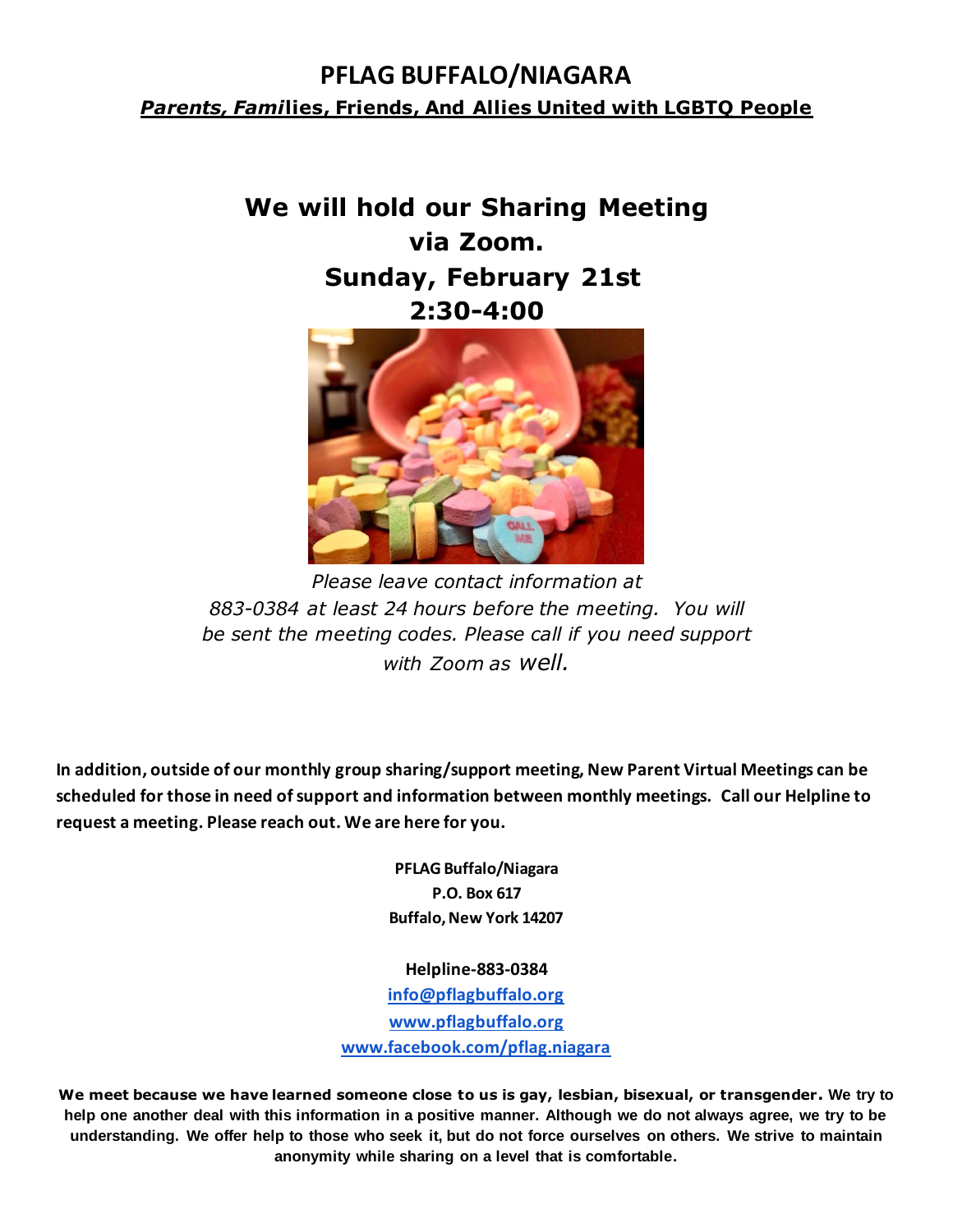## *LOVE AND WISDOM FOR VALENTINE'S DAY*

### **A Love Letter To My Granddaughter (Who I Knew As My Grandson Until 5 Weeks Ago)**

"As my thoughts and heart transition to embrace this new you, please know one thing isn't changing  $-$  I love you."

#### *[Maryann Durmer,](https://www.huffpost.com/author/maryann-durmer) posted in Huffington Post, December 2020*

[Elliot Page recently announced that he is transgender,](https://www.huffpost.com/entry/elliot-page-comes-out-transgender_n_5fc67bd1c5b6e4b1ea4f35eb) and as the grandmother of a transgender young woman, I am grateful that he did. Elliot is the Canadian actor widely known for his title role in the movie "Juno." His coming out publicly is helping my 22-year-old granddaughter and many other trans people live openly with freedom.

 My granddaughter came out five weeks ago. When I heard the news, I texted her: "I talked to your dad last night. I'm so happy you came out, and I support you 100%. I just wanted to stop by and tell you I love you. If there's anything I can do to help you, I'm here." I spent the past six months thinking she might be transitioning, and it brought me great relief to see her reveal herself as the vibrant young woman she envisioned and was destined to be.

 I am a 75-year-old, white, heterosexual cisgender woman who was raised in an authoritarian home. I attended 12 years of Catholic school in a middle-class white Bronx neighborhood. Everything seemed more clear-cut when I grew up in the '50s, because I didn't know many people with different life experiences.

 I was raised to believe that I would go to heaven if I followed my faith's rules, and that those who did not follow the rules would not get into heaven. In the late 1970s, I moved to Texas to raise my family. There, I experienced, firsthand, fundamentalist conservative attitudes and a lack of acceptance of others, which I had not witnessed before (it was apparent they didn't even like "Yankees").

 But a divorce led me to the theater community, and once my kids had grown, moving back to New York was the answer to my next phase ― becoming a New Yorker again. Striving to understand people who are different from me is important.

 Like many others, I realized that organized religion messed me up and that I needed to rethink my biases and understanding of sexuality and gender. Brainwashing takes time to undo. Often it means having (or creating) a wide enough circle of family and friends with different backgrounds to open one's eyes to our shared humanity.

 I still hear my mother's judgmental tone in the back of my mind telling me I am going to hell if I accept what was once (and, by some, is still) considered "deviant behavior."

 Maybe, in some cases, understanding a transgender person is easier for a non-family member. There are no emotional bonds and no history with that person to look back on and reminisce about.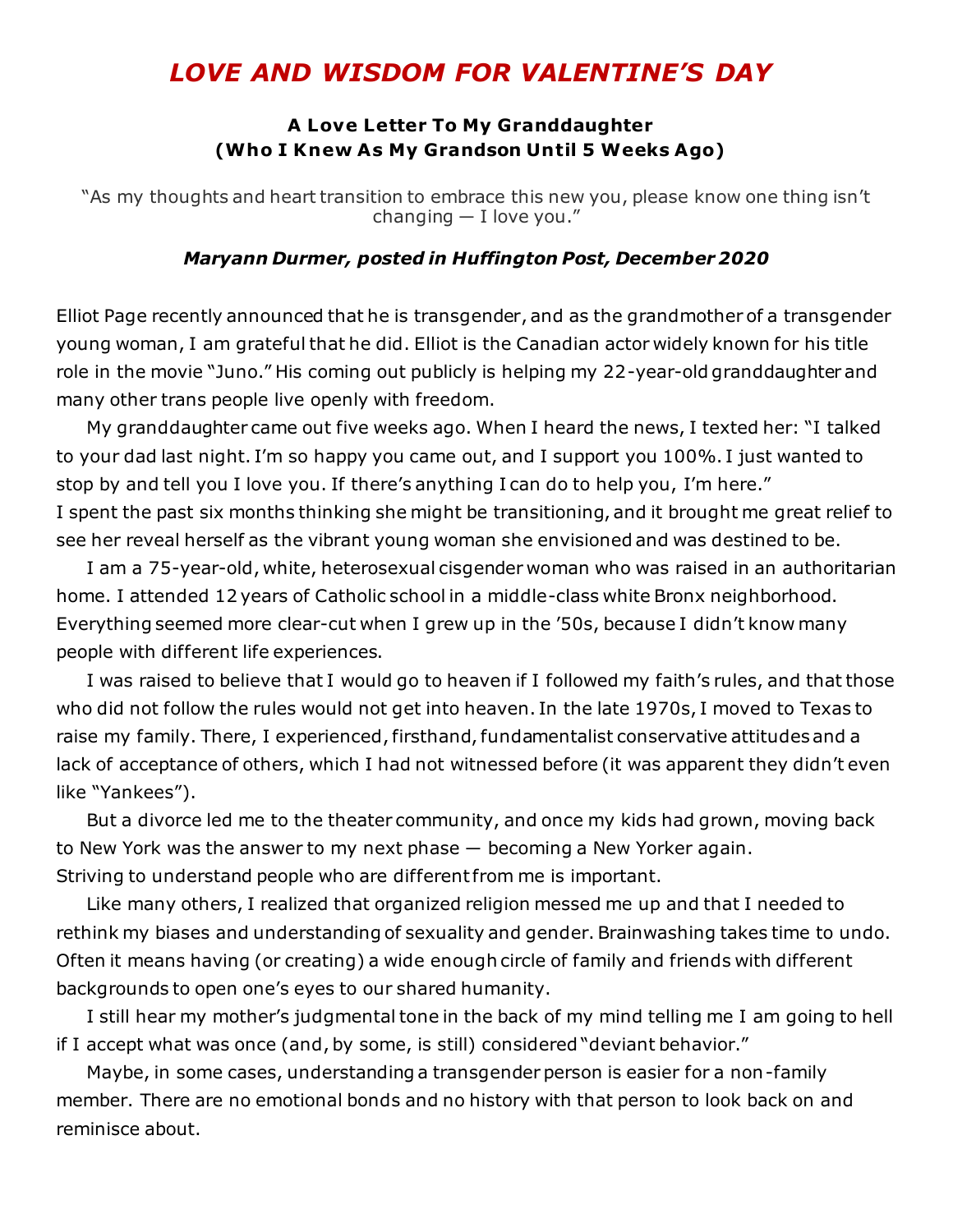But when it's your grandchild who is transgender, it's complicated. I worry that I may do or say something wrong by accident. Saying a new name after knowing a person for 20-plus years isn't easy. It's not just about my granddaughter changing. It's also that I have no "how-to" manual for processing my memories of my former grandson. All I know is that I love my granddaughter.

 I have been researching, reading and watching movies and documentaries to aid me in better understanding and empathizing with what transgender people experience.

From the documentary "[Born To Be](https://www.borntobefilm.com/)," which helped me to learn about gender confirmation surgeries and other health care options for transgender and nonbinary individuals who choose to transition medically, to Susan Stryker's book "[Transgender History](https://www.sealpress.com/titles/susan-stryker/transgender-history-second-edition/9781580056908/)," which helped me to understand the importance of the movements that have led to creating a space for social justice for the trans community, this new knowledge helps me to support my granddaughter.

 For instance, it's key to understand that each transgender person thinks about their identity differently and uniquely, so it is always important to know which pronouns to use. Elliot Page uses both "he" and "they" pronouns.

 My granddaughter uses "she" and "her." Getting it right may seem like a small detail to some people, but to trans people it means the world.

Still, no matter how good my intentions are, mistakes are made. Sometimes I slip right back into using my granddaughter's "dead name."

 Most trans people never identified with the name they were given at birth (which is known as their "dead name"), so they choose a new one that reflects and communicates who they really are. If you don't understand this concept, you may not get that using their old name prevents them from being fully recognized ― and you may not realize how disrespectful and incredibly painful it can be for the individual when it happens.

 However, that doesn't necessarily mean it's easy to change my ways, especially when remembering the history of the sweet little child I once knew.

 But I am committed to doing everything I can to embrace her as the beautiful young woman she is (including apologizing if I do make a mistake), and I want to learn as much as possible to help our whole family make this transition easier for my new granddaughter. After all, a matriarch's position should not be underestimated.

 I cannot walk in my granddaughter's shoes, but I can do my best to continue reaching out with kindness and acceptance, praying that she is protected from the hate and intolerance often expressed openly by people in the state where she lives.

 To be a grandparent is one of the most beautiful roles in life that a person can achieve. To accept and love your grandchildren ― unconditionally ― is an amazing experience. I only had one grandparent, but she showed me unconditional love every time I visited, and I can still picture those special moments we shared.

 I cannot walk in my granddaughter's shoes, but I can do my best to continue reaching out with kindness and acceptance, praying that she is protected from the hate and intolerance often